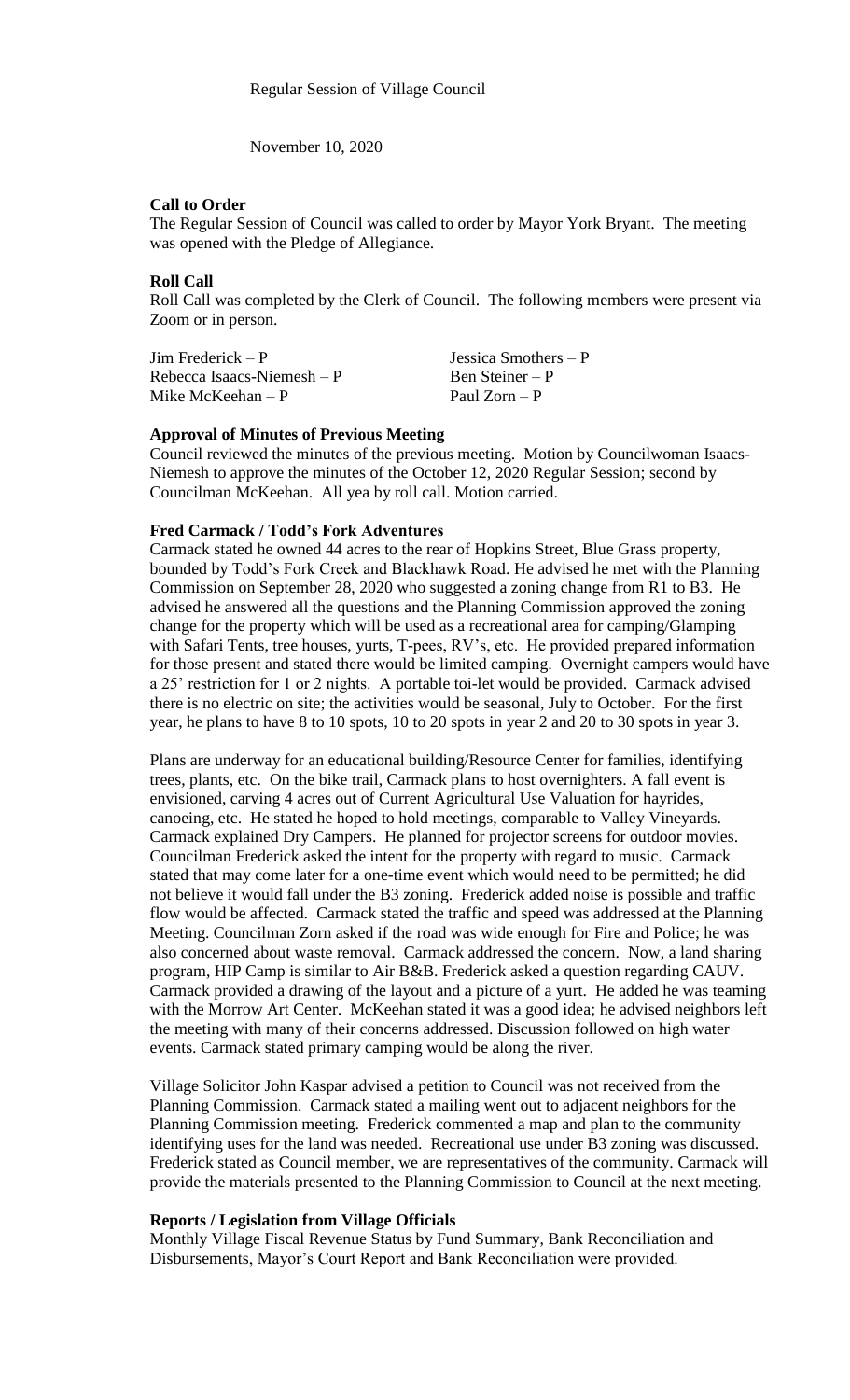November 10, 2020

Mayor Bryant advised *Christmas on Main* celebration would be held on Saturday, November 28th after Thanksgiving. He advised the parade would start at the Morrow Art Center and the event would take place at the Depot; St. Nick would arrive at 6pm. Masks and gloves would be provided.

The Administrator provided examples signs for the Point and the Village Municipal Building. She explained the samples provided represented digital signs. She noted Frederick previously provided quotes for various sign designs. Whitacre advised currently the Village has CARES funds that will expire soon. Digital signs were permitted for use of the Cares funds to purchase signage. Discussion followed on types of signs, samples and quotes provided. The Administrator advised the money must be spent by November 20, 2020. Isaacs-Niemesh suggested the Village purchase the digital sign for the Point as the first priority. Zorn commented. Whitacre stated we will spend the funds. She stated \$62,000 in Cares funding and \$13,000 in Bureau of Workmen's Compensation funding is available. Discussion continued around the size and cost of the signs. Whitacre stated she would negotiate with the vendor to get the cost down. The Village must run electric to both signs; the signs can be programmed by phone. A resident asked about the life expectancy of the digital signs.

Village Administrator Caroline Whitacre reported on the Warren County Hazard Mitigation Plan. She advised the contents of the plan included community profile, dams, river, storms, earthquakes and mitigation strategy. Whitacre advised a Resolution was needed.

Motion by Frederick to suspend the rules and waive three readings of Resolution #8-20; second by Isaacs-Niemesh. All yea by roll call. Motion by Frederick to approve Resolution #8-20 approving participation with the Warren County 2021 Hazard Mitigation Plan; second by Isaacs-Niemesh. All yea by roll.

Whitacre presented a summary of the findings of the bi-annual audit. She discussed the classification of funds in various categories and changes made per the audit recommendations. The Administrator stated the plan is to establish a policy of monthly review of each fund to the County for certification. The auditors wanted more frequency rather than twice yearly. The auditors stated the annual reporting was late in 2018 and 2019. The Administrator advised the audit dinged the Village for keeping checks here in the Municipal building for up to twelve days; a policy must be in place. The auditors also noted that back-up storage for computerized records is needed; Frederick stated he is currently in discussions about a similar system for his business and will provide information.

Frederick commented regarding the depths of markers along Front Street for flood mitigation. Discussion followed. The Administrator commented that was part of the action planning for 2020. Frederick commented on Tree Emergency Manual and designated location. Whitacre advised she and Judy Neal of the Tree Board discussed that on November 9, 2020. The Mayor commented on the previous Disaster Plan.

Zorn reported the VFW gave the Village a new flag for Phegley Park. He suggested the Village get the Police Blue Line Flag. The Mayor advised he would take care of it. Zorn asked about the Cemetery concrete and Morrow Poppy Drive Fund. The Administrator advised re-paving of Penders Avenue was needed after completion of the Water Plant renovation; we tried to get a contribution from Warren County Parks, but they were unable to contribute. She stated we must pave it ourselves. Discussion followed. Isaacs-Niemesh asked the cost. Whitacre advised \$52,000. The Mayor responded. The Administrator gave the timing for the road work. Solicitor Kaspar read the Resolution.

McKeehan asked when the work would be done. The Administrator responded the next two weeks. Discussion followed. A Village resident suggested chip and tar. Mayor Bryant stated he did not care for chip and tar. Frederick asked if there were other pressing projects needed. Whitacre responded Kibbey Avenue. McKeehan asked how many houses were affected on Penders. The response was three. The Mayor advised traffic on State Route 123